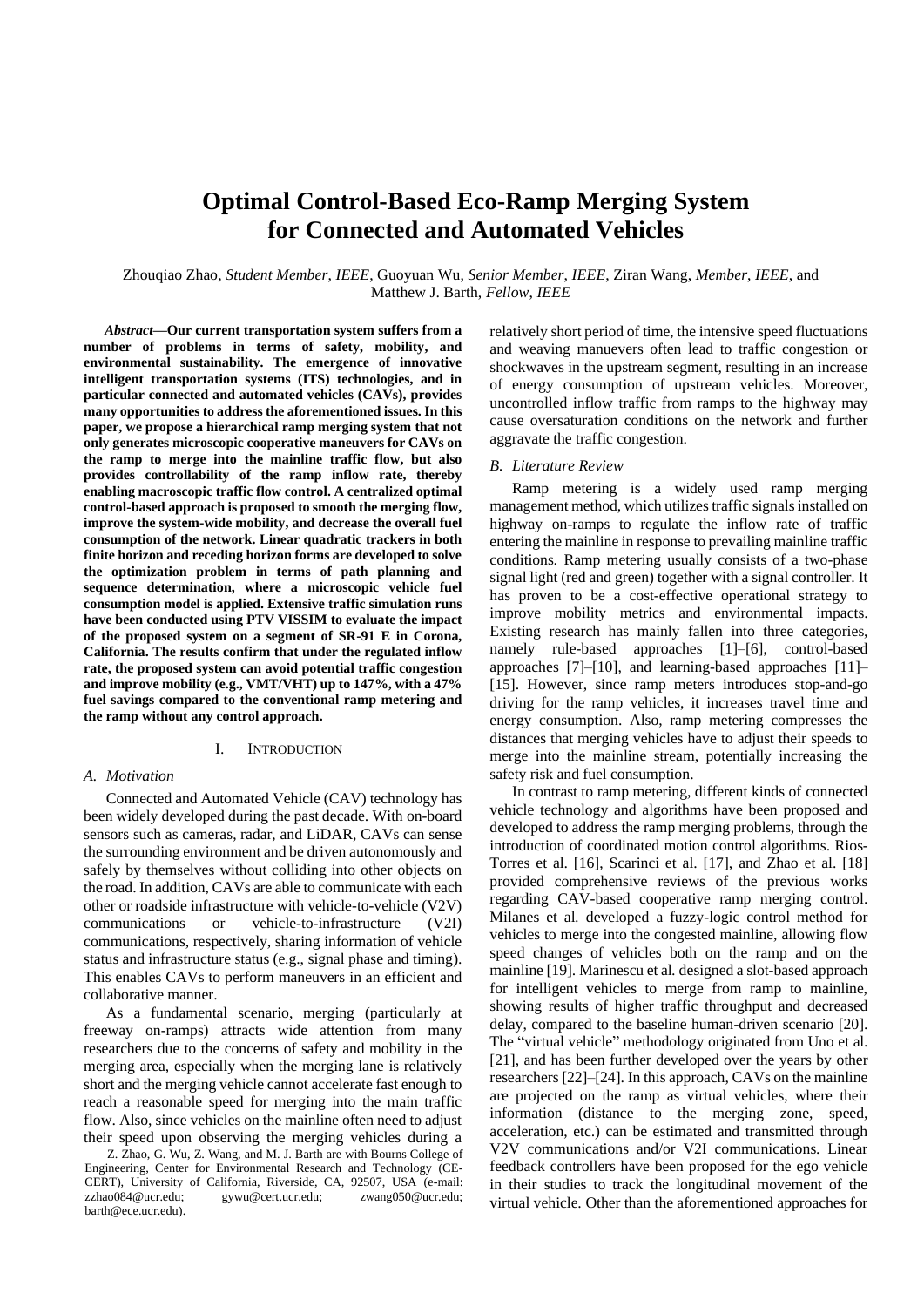



ramp merging systems, optimal control has also been widely studied and implemented in this field of research. Rios-Torres et al. enabled the online coordination of merging vehicles by proposing an optimization framework together with an analytical closed-form solution [25]. Awal et al*.* developed a proactive optimal merging strategy to compute the optimal merging sequence of vehicles coming from both the mainline and the ramp [26]. Once the merging sequences of vehicles were defined, Ravari et al*.* presented a methodology to optimize the time-to-conflict-zone for vehicles to reduce their travel time [27]. Cao *et al.* proposed a model predictive control (MPC)-based path generation algorithm, which can generate the merging path for vehicles with real-time optimization [28]. Numerical simulation has been conducted based on traffic data recorded from a helicopter, and the results showed their proposed method can generate a cooperative merging path as long as the initial conditions of vehicles were reasonable.

# *C. Contributions of this Paper*

Utilizing the traditional ramp metering methods, energy efficiency,safety, and mobility are the major problems that could be further improved. The contributions of our proposed system are related to the following issues of existing work in this research field:

- Energy Consumption: Utilizing CAV techniques, many researchers have been trying to design a cooperative control system between vehicles in the ramp merging area to improve mobility metrics. However, few of the above approaches take energy consumption as a major focus in the problem formulation.
- Entrance Sequencing: Although previous research proposed many sophisticated control methods, they failed to fully consider the entrance sequence of both mainline and ramp vehicles into the merging zone – the first-come-first-serve strategy and simplified estimated time of arrival (ETA) scheme are commonly used [25].
- Inflow Regulation: The cooperation of vehicles in the merging area proposed by existing research can only improve the local performance of the system. The unregulated inflow rate of the ramp vehicles can still lead to potential oversaturation of the highway network, thus increasing the risk of upstream congestion and traffic accident around the merging area.
- Microscopic Traffic Simulation: Existing research has not fully utilized comprehensive traffic simulation tools. Obtaining results from a snapshot of vehicles with numerical simulation cannot well

represent the long term impacts on the traffic across a wide variety of scenarios.

This study aims to address the aforementioned problems by combining the ideas of both traditional ramp metering and CAV-based ramp control.

Our previous paper proposed the concept of a hierarchical system for corridor-wide ramp control [18]. At the corridor level of the system, a cooperative protocol can be introduced to calculate the system-wide optimal inflow rate for each onramp, given the estimate of macroscopic traffic conditions. The ramp level controller coordinates the maneuvers of CAVs locally at each ramp area and regulates the inflow rate accordingly. In this paper, we focus on the development of the ramp merging control subsystem (i.e., the ramp level of the proposed control system) by assuming a suggested ramp inflow rate to be given (from the upper level of the hierarchical system) as the input.

The structure of this paper is as follows. In Section II, we formulate the problem of highway ramp merging and discuss the hierarchical architecture of the developed system. Section III explains the details of the proposed methodology. The traffic simulation and associated results are presented in Section IV. Section V concludes the paper and discusses possible directions for future work.

II. Problem Formulation and System Architecture

# *A.* Problem Formulation

Fig. 1. illustrates a typical highway-ramp merging area. However, different from the traditional ramp metering scenario which has a traffic light located at the end of the ramp, we consider the scenario with the following assumptions and specifications in this paper:

- All vehicles are CAVs whose information (e.g., position, speed, and acceleration) are precise and are shared via V2I or V2V communications. Further, their speeds can be fully controlled/executed by the acceleration/deceleration signals sent from a centralized processor.
- There is no communication delay or package loss in either V2V or V2I communications.
- Once the affected mainline vehicles are selected by the merging algorithm, they will not change lanes to preserve the number of controlled vehicles, or overtake other mainline vehicles to disturb the entrance sequence into the merging area.
- With the appropriate control, it is expected that the involved CAVs may avoid unnecessary stops (as mandatory by the ramp metering) before the completion of merging maneuvers, while the inflow rate on ramp or even the time headway between onramp vehicles can be well regulated.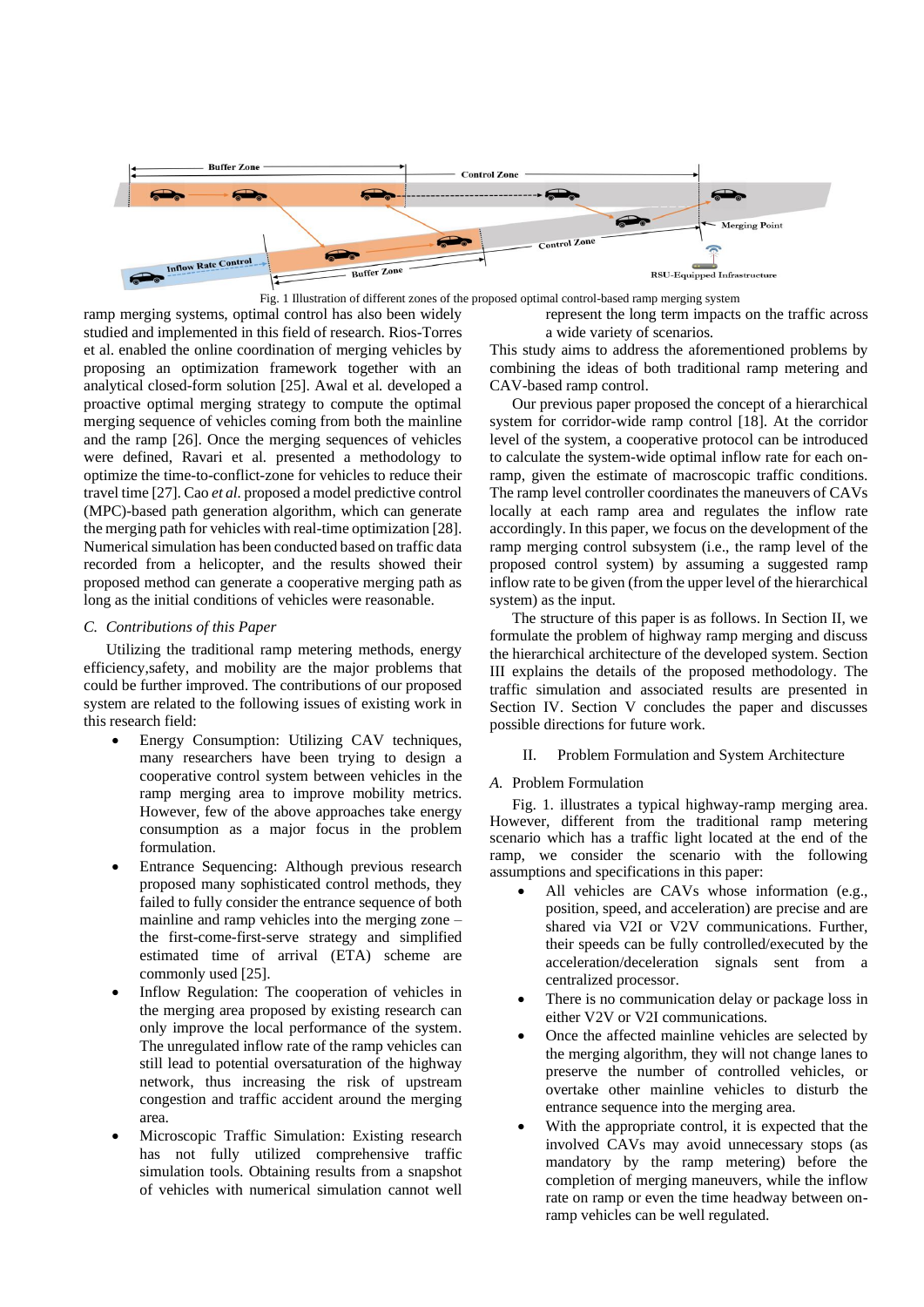Since we only control the longitudinal dynamics of the vehicles, we set up a one-dimensional coordinate system and map the positions of vehicles on both mainline and ramp to the system.

The dynamics of  $n$  vehicles in the proposed ramp merging system can be given by:

$$
\dot{p}_i = v_i, \dot{v}_i = u_i \tag{1}
$$

where  $i \in [1,2,...,n]$  is the vehicle index; pand v represent the position and speed of the vehicle, respectively; and  $u$  denotes the acceleration of the vehicle, which acts as the input of the proposed system. If we define the overall system state as:

$$
x = \begin{pmatrix} p_1 \\ p_2 \\ \dots \\ v_1 \\ v_2 \\ \dots \\ v_n \end{pmatrix}
$$
, and the observation as  $y = \begin{pmatrix} p_1 - p_2 \\ p_2 - p_3 \\ \dots \\ p_{n-1} - p_n \\ v_1 \\ v_2 \\ \dots \\ v_n \end{pmatrix}$ 

the system can be written as the following linear form:

$$
\dot{x} = Ax + Bu
$$

$$
y = Cx \tag{2}
$$

where A is a  $2n \times 2n$  system matrix of constant coefficients that describe the state transfer; B is a  $2n \times n$  control matrix of the coefficients that weigh the inputs; and  $C$  is a  $(2n - 1) \times 2n$  output matrix.

Then, we formulate the optimization problem in the following quadratic form. The cost function is defined as the sum of the deviations of the measurements and control effort.

min 
$$
J = \frac{1}{2} \sum_{k=0}^{N-1} \{ (y_k - r_k)^T Q (y_k - r_k) + u_k^T R u_k \}
$$
  
  $+ \frac{1}{2} (y_N - r_N)^T Q (y_N - r_N)$   
s.t.  $x_{k+1} = Ax_k + Bu_k, y_k = Cx_k$  (3)

 $Acc_{\min} \leq u_k \leq Acc_{\max}$ 

$$
((p_i)_k - (p_{i+1})_k) \geq \text{Gap}_{\min}
$$

where  $k$  is the time index of the finite horizon from 0 to N;  $r_k$  is the gap and speed reference to be tracked; Q and R matrices define the weights of the objective function to be tuned, respectively, for the system outputs and inputs.  $[Acc<sub>min</sub>, Acc<sub>max</sub>]$  is a feasible input (i.e., acceleration) range that the vehicles can achieve.  $Gap_{\text{min}}$  is the hard safety constraint to avoid the collision. If vehicle  $i$  and vehicle  $i + 1$ are on the same lane (i.e., either both on the ramp or both on the mainline), this constraint should be held strictly. If vehicle i and vehicle  $i + 1$  are on different lanes (e.g., one on the

mainline while the other on the ramp), this constraint need to be held when they arrive at (or very close to) the merging area. It is noted that herein we simplify the safety constraint by borrowing the concept for legacy vehicles. CAVs may require more complex collision-free constraints (e.g., string stability issue for a platoon of CAVs) or even shorter  $Gap_{\text{min}}$  than legacy vehicles (from an individual CAV perspective) due to their quick reaction times.

#### *B. Control Zone and Buffer Zone*

To solve the problem, we first specify the roadway segment with two types of zones: control zone and buffer zone for the on-ramp and mainline, respectively, as shown in Fig. 1. In the control zones of both mainline and on-ramp, a centralized processor is employed to receive and process the incoming information from CAVs and send the control signals back to CAVs to achieve system-wide energy efficiency. Buffer zones (in orange) are located on the upstream portion of the control zones and are designed to continuously monitor the incoming vehicles and collect information to support subsequent control decisions.



Fig. 2 Flow chart of the proposed ramp merging system

#### *C. System Architecture*

Fig. 2 illustrates the system architecture of the proposed highway on-ramp merging system. As described earlier, in this paper we focus on the development of the middle-level and bottom-level in the hierarchical system: ramp-level and vehicle-level, assuming the external input – the suggested ramp inflow rate is provided from the top level (or corridorlevel).

*1) Ramp-level: data collection and vehicle merging sequence optimization.* In the data collection module, vehicles' information (such as position, speed, and lane index) is collected once they enter the buffer zones. The ramp buffer zone is predefined in this study based on the road conditions, while the length of the mainline buffer zone may vary with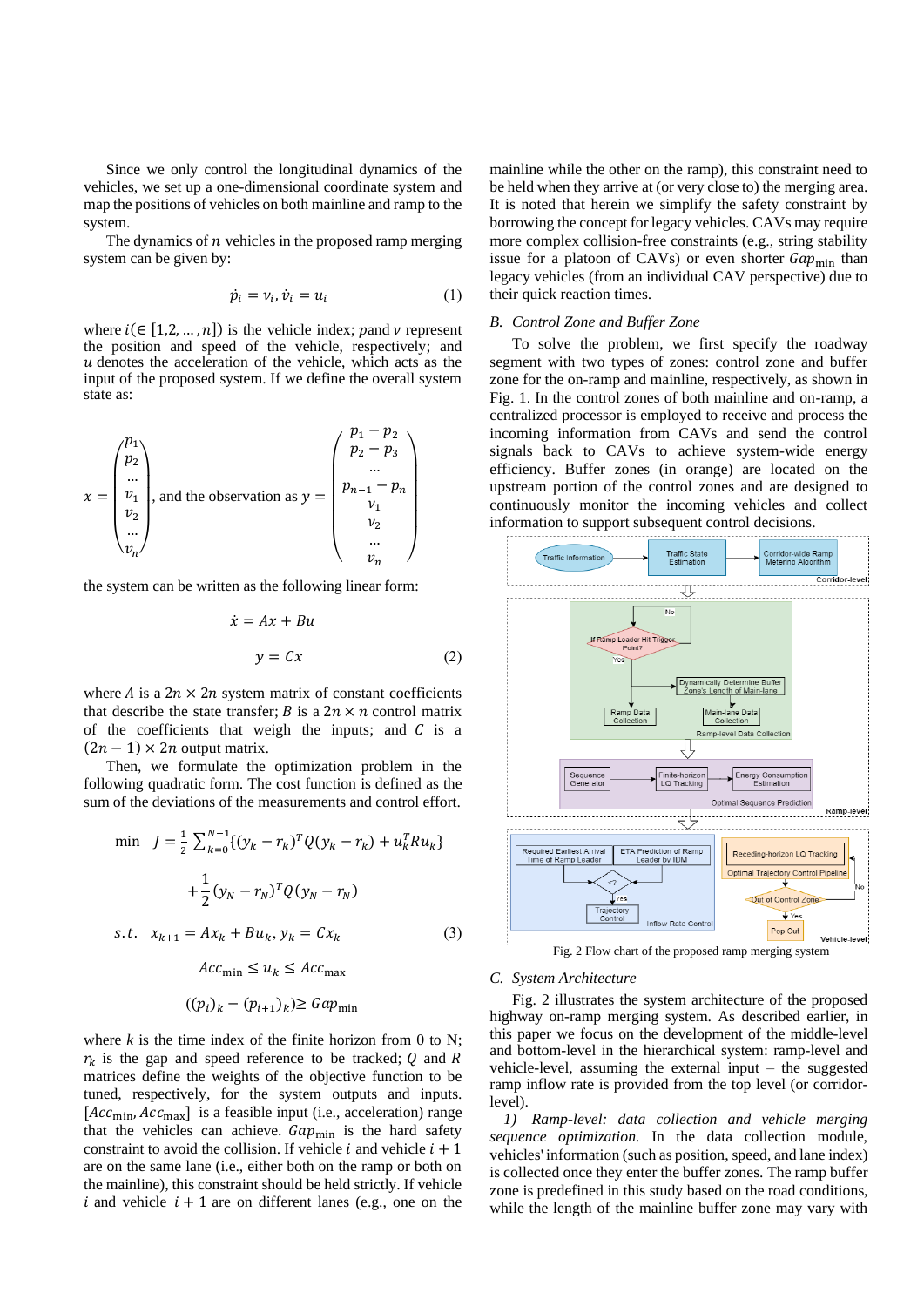prevailing traffic conditions to guarantee proper number of mainline vehicles are controlled.

Because the controller is designed to regulate the vehicles to form a compact string, it is important to know the entrance sequence of the vehicles into the merging zone. Intuitively, the sequence would have impacts on the string-wise energy consumption. Instead of using a heuristic sequencing protocol, such as first-come-first-serve, we developed an optimal sequence determination module to identify the most energy efficient sequence. The module can exam all possible sequences, applied the finite-horizon linear quadratic (LQ) tracker to predicting the controlled speed profile of each involved vehicle, estimate the associated energy consumption, and select the least energy consumption sequence for the vehicle level control.

*2) Vehicle level: motion control of individual vehicles.*  For the involved vehicles, the longitudinal motion controller is designed to be a receding horizon LQ tracker. To match the predicted energy consumption in the optimal sequence determination step, we use the *same controller* parameters as in the associated finite-horizon LQ tracker. Details of controller design will be presented in the following section.

## III. METHODOLOGY

In this section, we describe the detailed methodology for each key step in the flow chart of the proposed ramp merging system (shown in Fig. 2), including ramp-level data collection, optimal sequence determination, and vehicle motion control. We first define the concept of ramp leader, which is the key vehicle that triggers each event-based decision cycle and realizes the flow regulation. Ramp leader is the first vehicle that does not pass through the buffer zone and has not been controlled. More specifically, if no previous ramp vehicle is controlled by previous decision cycle, then the leading vehicle on ramp is the ramp leader, otherwise the first ramp vehicle that follows the last controlled vehicle is the ramp leader. Once the ramp leader passes the downstream boundary of the onramp buffer zone, a new ramp leader should be found upstream. Fig. 3 shows an example of the trajectories of vehicles in the system to illustrate how vehicles are grouped and controlled. The solid blue curves present the controlled trajectories of the ramp leader with the compliance of the inflow rates while the blue dash curves depict the predicted trajectories of the ramp leader under an Intelligent Driver Model (IDM, see [30]) approach; The yellow curves represent the trajectories of uncontrolled vehicles following the ramp leader; The orange curves show the vehicles under optimal control.

#### *A. Ramp-level Data Collection*

The buffer zone is designed to differentiate the involved vehicles within each control decision cycle for online implementation. In this study, the length of the on-ramp buffer zone is predefined, while the length of the mainline buffer zone is determined with the following equation:

$$
L_{main} = \frac{\frac{q_{main}}{q_{suggested}}}{d_{main}}\tag{4}
$$

where  $q_{main}$  is the mainline traffic flow known from corridor traffic condition;  $q_{suggested}$  is the suggested on-ramp inflow rate assumed to be known; n is the number of on-ramp vehicles currently in the buffer zone;  $d_{\text{main}}$  is the mainline density.

The vehicles in the buffer zones of both on-ramp and mainline would be controlled as a whole set until their travel through the merging area, which is shown as the orange curves in Fig. 3. Until the next ramp leader (in solid blue curves) reaches the downstream boundary of the on-ramp buffer zone, a new control decision cycle is initiated and a new set of involved vehicles is determined. It should be pointed out that the new control decision cycle does not mean the end of the previous control cycle. The control of the previous set of vehicles ends only if they all travel through the merging area. Depending on the prevailing traffic conditions, the number of involved vehicles in each set (during each control decision cycle) may vary and the control processes or multiple LQ tracker controllers for different vehicle sets may perform in parallel.



Fig. 3 Illustration of the vehicle's trajectories on ramp and the mainline

#### *B. Optimal Sequence Determination*

There are three sub-steps in the *Optimal Sequence Determination* process, including possible sequence generation, linear quadratic tracking, and energy consumption estimation. In this process, all the possible orders of the involved vehicles will first be generated. For each order, the optimal system inputs (acceleration of each involved vehicle) can be solved by an LQ tracker. Then based on the system dynamics, the speed profile can be calculated, and the energy consumption can be estimated by a microscopic vehicle fuel consumption model [29]. Each possible order is associated with one aggregated fuel consumption value (for all the involved vehicles), and the sequence with the least aggregated fuel consumption is picked as the optimal scenario. Vehiclelevel will then use this order to control the vehicles motion.

*1) Possible sequence generation:* Given the assumption that all the involved vehicles within each control decision cycle would not change their lanes during the merging process, vehicles on the same lane can not overtake the preceding vehicles. Therefore, if there are  $M$  mainline vehicles and  $N$  on-ramp vehicles, the number of the possible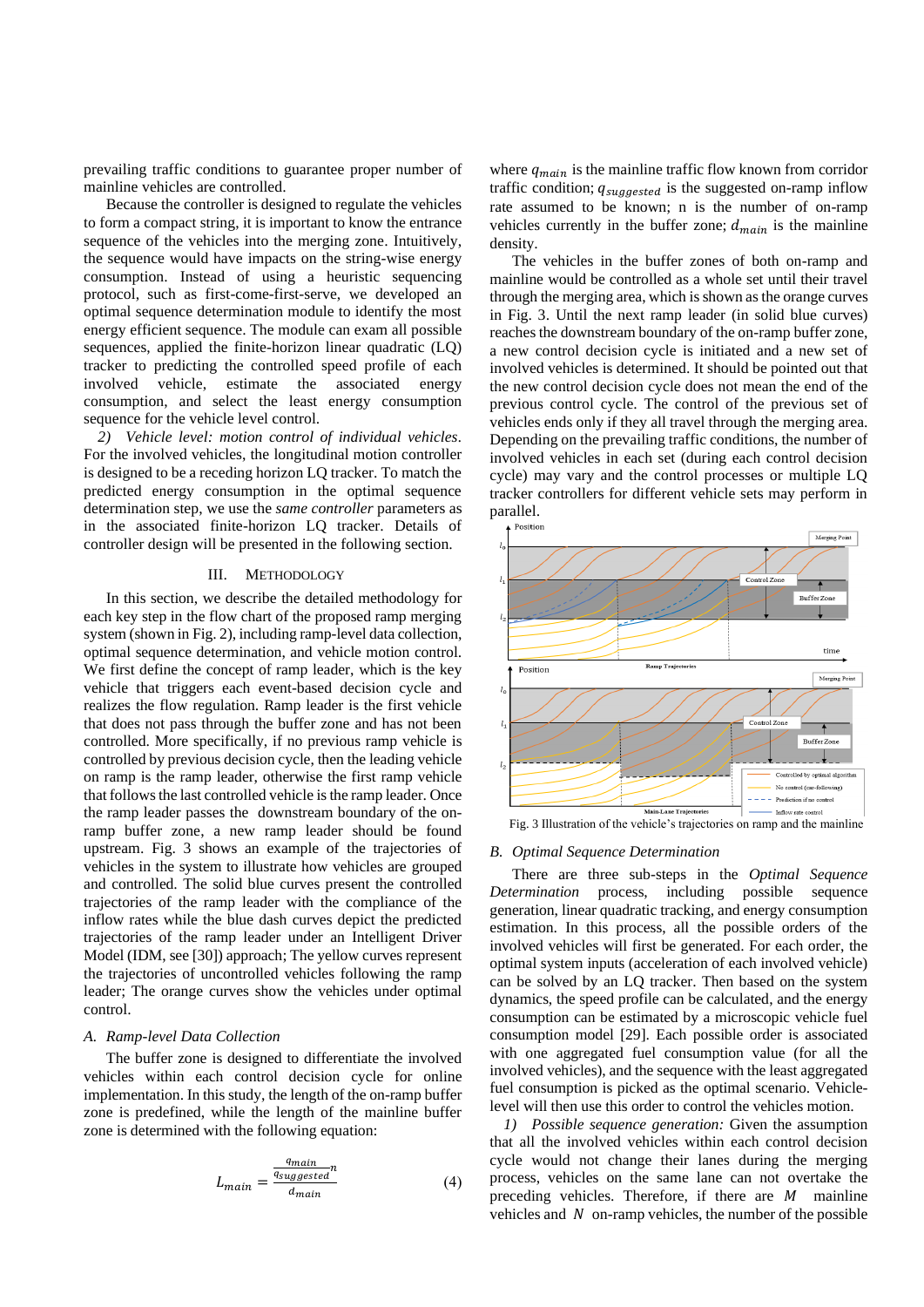sequence after merging equals to  $P(M + N, N)$ , where  $P(\cdot)$ is the permutation operation. Because a large number of involved vehicles may lead to combinatorial explosion and make the system intractable for real-time implementation, the predefined length of the on-ramp buffer zone plays a key role to confine the control group to a reasonable scale. This can be considered as one way to balance the computational load.

*2) Linear quadratic tracking:* Based on the initial states, the finite-horizon linear quadratic tracking algorithm is able to generate the optimal solution in the designated finite time. The weight  $Q$  and  $R$  matrices are fine-tuned to keep the balance of tracking error and control input and also to hold the hard constraints. For better performance, the weighting factors for on-ramp vehicles and for those mainline vehicles are tuned independently. The solution is calculated iteratively as follows:

$$
\begin{cases}\nS_N = C^T Q_N C \\
V_N = C^T Q_N r_N\n\end{cases}
$$
\n(5)

$$
\begin{cases} S_i = C^T Q C + A^T S_{i+1} - S_{i+1} B (R + B^T S_{i+1} B)^{-1} B^T S_{i+1} A \\ V_i = \{ A^T - A^T S_{i+1} B (R + B^T S_{i+1} B)^{-1} B^T \} V_{i+1} + C^T Q r_i \end{cases} (6)
$$

$$
\begin{cases} K_i = (B^T S_{i+1} B + R)^{-1} B^T S_{i+1} A \\ K_i^{\nu} = (B^T S_{i+1} B + R)^{-1} B^T \end{cases} \tag{7}
$$

where Equation (6) is the discrete-time algebraic Riccati equation; *N* is the predefined finite horizon; *i* is the time index for each iteration;  $K_i$  is the feedback gain and  $K_i^{\nu}$  is the feedforward gain.  $S_i$ ,  $V_i$ ,  $K_i$ , and  $K_i^{\nu}$  are found iteratively backward in time. Then the solution is given by  $\mu_i =$  $-K_i x_k + K_i^{\nu} V_i$ . With the control input  $\mu_i$  and the system dynamic Equation (2), trajectories of all the vehicles can be calculated.

*3) Energy consumption estimation:* Based on the vehicle fuel consumption estimation model [29], the fuel consumption rate can be determined by the nonlinear function of current speed and acceleration:

$$
f_V = b_0 + b_1 v + b_2 v^2 + b_3 v^3 + a(c_0 + c_1 v + c_2 v^2)
$$
 (8)

where  $b_i$  and  $c_i$  are the model parameters calibrated by different driving conditions;  $\nu$  and  $\alpha$  are the speed and acceleration of the vehicles.

# *C. Motion Control*

This module uses the results from the previous step to control the motion of the involved vehicles including vehicle cooperation control and ramp inflow rate control.

The vehicle cooperation controller chosen in this study is a receding-horizon LQ tracker for potentially online implementation. The advantage of receding-horizon LQ tracker than the previous finite-horizon LQ tracker is that it enables the closed-loop mechanism in the control system. At each rolling time window, the controller can update the initial states with the current state, and we only use the converged feedback gain and feed-forward gain to control the system. The Q and R parameters for this receding-horizon controller are selected to be the same as the ones used in the prediction step to get consistent results. When the constraints do not hold in a certain time step, the optimal solution will be recalculated by enlarging the current time window until the constraints are satisfied.

As described earlier, given the suggested ramp inflow rate, not all the ramp leaders should be controlled to enter the merging zone. The proper time of a ramp leader to reach th trigger point can be estimated as follow:

$$
t_{proper} = \frac{n_{ramp}}{q_{suggested}} \tag{9}
$$

where  $n_{ramp}$  is the number of ramp vehicles selected for the previous decision cycle. Under the selected car-following model, if the ramp leader arrives at the trigger point earlier than this time, the ramp inflow rate would be higher than suggested. Here, we further assume the following behavior of the leader (to its predecessor if any) can be modeled by IDM [30], based on which we predict its ETA. The vehicle governed by the IDM presents a second-order dynamic shown as follow:

$$
\dot{\nu} = a \left( 1 - \left( \frac{\nu}{\nu_0} \right)^{\delta} - \left( \frac{s^*(\nu - \Delta \nu)}{s} \right)^2 \right) \tag{9}
$$

$$
s^*(\nu - \Delta \nu) = s_0 + \nu T + \frac{\nu \Delta \nu}{2\sqrt{ab}} \tag{10}
$$

where  $v_0$  is desired speed;  $s_0$  is minimum spacing; T is the desired time headway; *a* is the maximum vehicle acceleration; *b* is the comfortable braking deceleration. The leader is controlled by a linear feedback controller if ETA is smaller than the suggested time until it hits the trigger point.

#### IV. SIMULATION STUDY AND RESULTS

In this section, we conduct a simulation study for the proposed ramp merging system with the microscopic traffic simulator PTV VISSIM [31] to validate the effectiveness of the system. Different from the numerical simulation that most of the previous research utilized, traffic simulation can offer more realistic real-time interaction between the equipped vehicles and other traffic in the network. This enables a better observation of the impact of the proposed system on the whole traffic over time. Through the *DriverModel* API, the behavior of the CAVs in the network can be controlled with the proposed algorithms. Uncontrolled vehicles in the network are modeled by the default behavior in VISSIM. The simulation network (see Fig. 4) is built based on the California State Route 91 (SR-91) East, with a focus on the Serfas Club Dr on-ramp in Corona California<sup>1</sup>.

In our simulation, the conventional ramp metering system and the ramp without any control approach are introduced for comparison. Only longitudinal control is considered in the simulation, while the default lane change model is used for lateral control. Based on the observation, the merging area capacity is around 1,800 passenger car unit/hour/lane (pcu/hr/ln). According to this, the ramp inflow rate is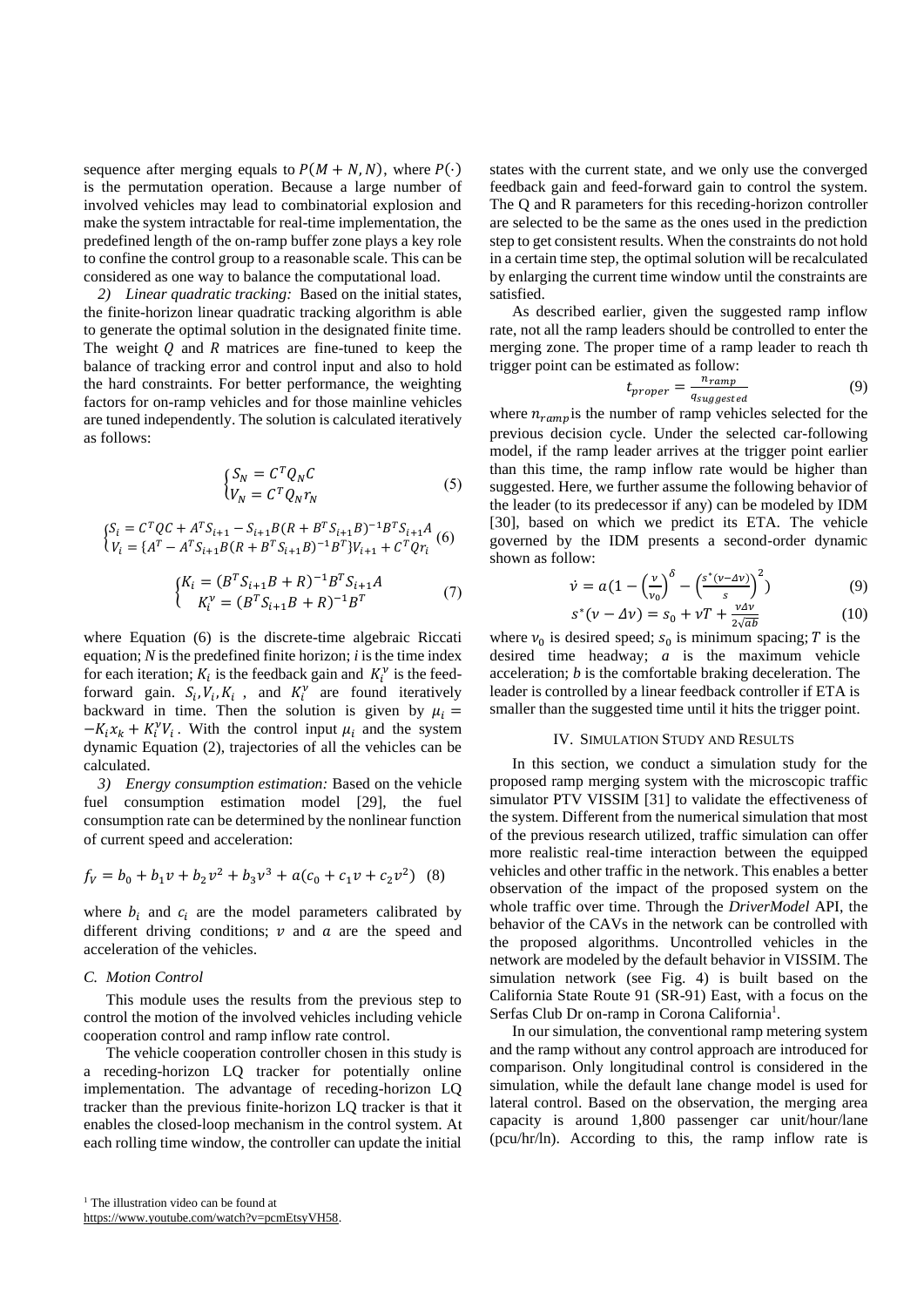



dynamically adjusted to regulate the overall traffic flow not to exceed the capacity. For a fair comparison, the baseline ramp metering rate is also set to match the inflow rate that is regulated by the proposed system. The desired speed for mainline/merging traffic is 73.8 mph. The initial speed of onramp vehicles while entering the control zone is 33.5 mph; *Acc<sub>max</sub>* equals to 8.2*ft*/ $s^2$ ; *Acc<sub>min</sub>* equals to -9.8*ft*/ $s^2$ ; and  $Gap_{min}$  equals to 2s headway times the initial speed  $v_{i0}$ .

We consider two scenarios based on different traffic conditions*.* Each scenario contains two phases, lasting 600s respectively. For mainline traffic, 1,600 pcu/hr/ln is considered as heavy, and 1,200 pcu/hr/ln is as moderate. For ramp traffic, 500 pcu/hr/ln is considered as heavy, and 300 pcu/hr/ln is as moderate. Table I shows the settings of simulation scenarios in this study.

TABLE I. SCENARIO MATRIX

|                   | <b>Phase 1: 0-600s</b>    |                | Phase 2: 600-1200s        |                |  |
|-------------------|---------------------------|----------------|---------------------------|----------------|--|
|                   | <b>Mainline</b><br>Inflow | Ramp<br>Inflow | <b>Mainline</b><br>Inflow | Ramp<br>Inflow |  |
| Scenario 1        | 1600                      | 500            | 1200                      | 300            |  |
| <b>Scenario 2</b> | 1600                      | 300            | 1200                      | 500            |  |

The simulation results measured by the mobility metric are shown in TABLE II and TABLE III. The mobility performance is measured by network efficiency,

$$
Q = \frac{VMT}{VHT}
$$

where *VMT* is the total vehicle-miles traveled in the network; and *VHT* is the total vehicle-hours traveled in the network accordingly.

In *Scenario 1*, the heavy traffic of both mainline and ramp in phase 1 rapidly caused the congestion in the network for both ramp metering case and no control case. At each time when the ramp vehicle merged, a shockwave was generated and spread to the upstream traffic, which eventually evolved to stop-and-go traffic along the mainline. In addition, the consistent shockwaves impeded the recovery of congestion, which led to low mobility of the network. As shown in TABLE II, the overall mobility of no control case has only 27.96 mph. Although ramp vehicles have relatively high mobility, their uncooperative behaviors severely influenced the mainline vehicles. On the other hand, in the ramp metering case, since the ramp inflow rate was regulated, a less significant impact was involved on the mainline. The mainline mobility in this case was 41.81 mph, much better than the no control case. However, the ramp metering operation severely limited the mobility on ramp, and the extremely high frequency of stop-and-go maneuvers at very low speed also

caused significant energy waste for vehicles. As to the case of the proposed optimal control, the cooperation led to the highest overall mobility (including both mainline and ramp), which is improved by 109.6% and 147.5%, respectively, compared to the ramp metering case and no control case. In terms of fuel consumption, the proposed system outperforms both the ramp metering case and the no control by 47.5% and 45.5%, respectively.

In *Scenario 2*, since the heavy traffic of mainline and ramp were staggered, it was a generally moderate traffic condition compared to *Scenario 1*. Therefore, the mobility performance is better for all cases. The proposed optimal control system still achieved the best mobility, with improvement of Q by 64.1% compared to the ramp metering case and 141.8% compared to the no control case. In terms of fuel consumption, the proposed system also outperformed both the ramp metering case and the no control by 40.9% and 46.9%, respectively.

|  | <b>TABLE II. SIMULATION RESULT FOR SCENARIO 1</b> |  |  |
|--|---------------------------------------------------|--|--|
|--|---------------------------------------------------|--|--|

|          |          | <b>Mobility</b><br>(mph) | <b>Fuel Consumption</b><br>(mpg) |
|----------|----------|--------------------------|----------------------------------|
| Optimal  | Overall  | 69.19                    | 30.87                            |
| Control  | Mainline | 72.70                    | 34.52                            |
|          | Ramp     | 59.37                    | 22.66                            |
| Ramp     | Overall  | 33.01                    | 20.93                            |
| Metering | Mainline | 41.81                    | 23.94                            |
|          | Ramp     | 17.73                    | 13.78                            |
| No       | Overall  | 27.96                    | 21.22                            |
| Control  | Mainline | 25.14                    | 21.73                            |
|          | Ramp     | 51.65                    | 19.37                            |

|          |          | <b>Mobility</b><br>(mph) | <b>Fuel Consumption</b><br>(mpg) |
|----------|----------|--------------------------|----------------------------------|
| Optimal  | Overall  | 70.45                    | 31.26                            |
| Control  | Mainline | 73.64                    | 34.40                            |
|          | Ramp     | 60.11                    | 22.91                            |
| Ramp     | Overall  | 42.92                    | 22.19                            |
| Metering | Mainline | 54.96                    | 25.44                            |
|          | Ramp     | 23.38                    | 14.56                            |
| No.      | Overall  | 29.14                    | 21.28                            |
| Control  | Mainline | 26.32                    | 21.74                            |
|          | Ramp     | 51.77                    | 19.56                            |

#### V. CONCLUSION AND FUTURE WORK

In this paper, we proposed a hierarchical ramp merging system for CAVs. The system not only coordinates the vehicles in the ramp merging area to achieve a safer, smoother, and more efficient traffic flow but also can regulate the ramp vehicles' inflow rate which has the potential to leverage the corridor-wise efficiency by integrating with effective perimeter control on multiple ramps. We developed a ramp